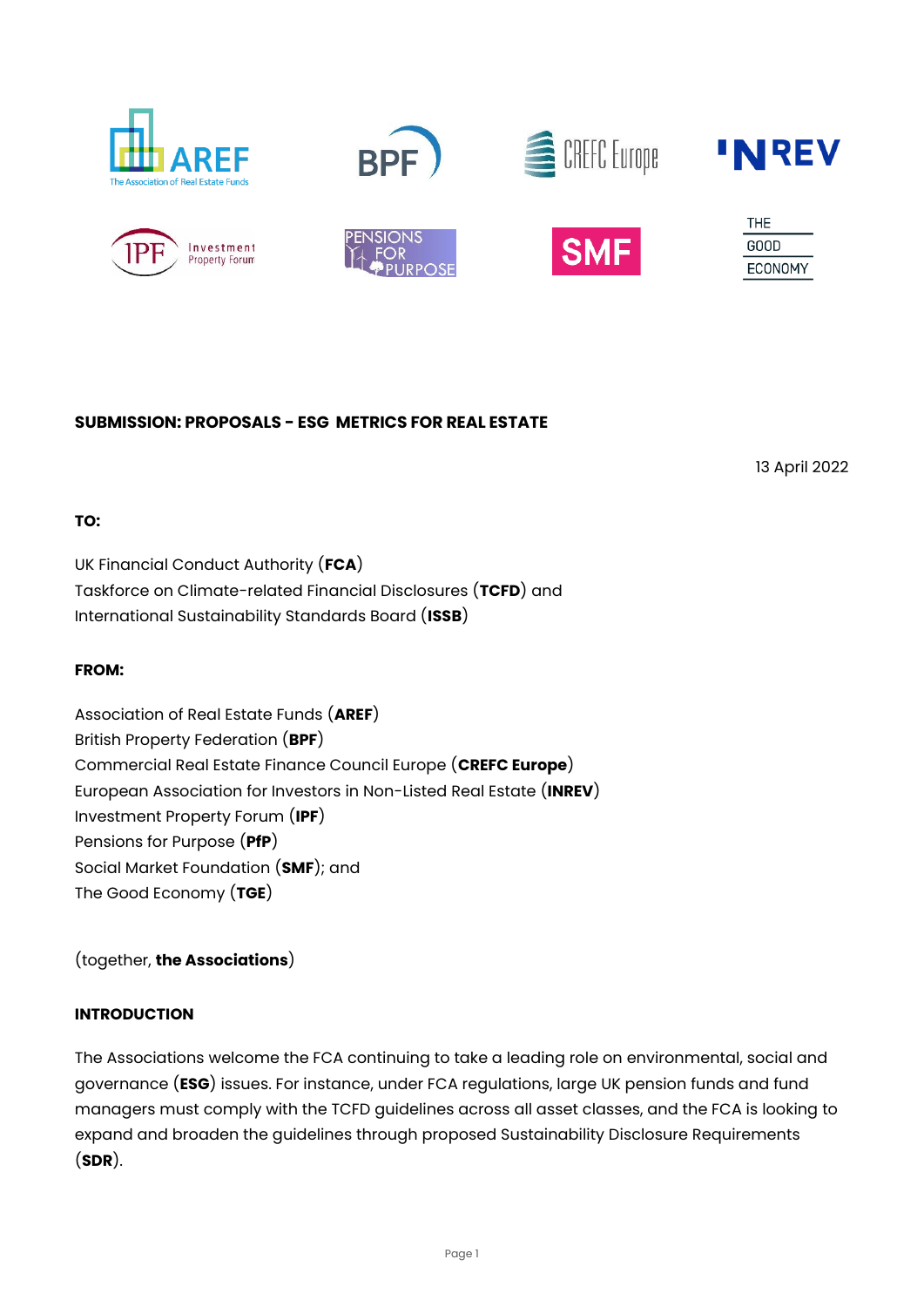In parallel with the FCA's proposed SDR, the European Commission plans compliance with the disclosure requirements on principal adverse impacts (**PAIs**) under the EU's Sustainable Finance Disclosure Regulation (**SFDR**) by 30 June 2023<sup>12,3,4</sup>. The FCA signals that they have considered the SFDR in its proposals for enhanced climate-related disclosures and plans an ESG sourcebook<sup>5</sup> relating to ESG compliance.

The Associations recognise that the TCFD has a climate-finance focus, whereas the SFDR and the SDR have a broader ESG remit, and there is a need for appropriate real estate metrics that support robust, transparent and comparable disclosure for investors to understand both climate and holistic ESG performance.

The proposals contained in this document represent the views of the Associations in response to a dialogue with – and request from – the FCA for the real estate industry sectors` views/suggestions/input, principally aimed at a set of best practice principles:

- to inform the development of real estate-specific metrics that enable consistent, transparent, and comparable reporting and disclosure for real estate portfolios and covering all real estate asset classes (committed via equity and/or debt); and
- that are aligned with TCFD guidelines (and intended to supplement the PRI Technical Guide: TCFD for real asset investors) and the evolving SDR.

These principles and real estate specific metrics aim to facilitate consistency of disclosures both across the EU and UK as well as internationally where the TCFD's recommendations will apply. While the principles are aimed at supporting consistent reporting and disclosure by international asset managers, local supplements may be appropriate or needed for domestic real estate-specific metrics. In the context of realising this aim, the Associations look forward to progressing the dialogue with the FCA and resolving a time framework for appropriate implementation, recognising that some metrics are implementable sooner than other metrics.

For clarification, the position of debt investors in real estate differs from that of equity investors in real estate (for example, in terms of access to data, or which emissions fall within which scopes). These proposals also have the support of associations representing debt investors. Those

[related\\_product\\_disclosure\\_rts.pdf](https://www.esma.europa.eu/sites/default/files/library/jc_2021_50_-_final_report_on_taxonomy-related_product_disclosure_rts.pdf)

<sup>&</sup>lt;sup>1</sup> Official Journal of the European Union. 27 November 2019. Regulation (EU) 2019/2088 of the European Parliament and of the Council of 27 November 2019 on sustainability‐related disclosures in the financial services sector (Text with EEA relevance): <https://eur-lex.europa.eu/legal-content/EN/TXT/?uri=celex%3A32019R2088>

<sup>&</sup>lt;sup>2</sup> ESMA. JC 2021 03. 2 February 2021. Final Report on draft Regulatory Technical Standards with regard to the content, methodologies and presentation of disclosures pursuant to Article 2a(3), Article 4(6) and (7), Article 8(3), Article 9(5), Article 10(2) and Article 11(4) of Regulation (EU) 2019/2088:

[https://www.esma.europa.eu/sites/default/files/library/jc\\_2021\\_03\\_joint\\_esas\\_final\\_report\\_on\\_rts\\_under\\_sfdr.pdf](https://www.esma.europa.eu/sites/default/files/library/jc_2021_03_joint_esas_final_report_on_rts_under_sfdr.pdf) <sup>3</sup> ESMA. JC 2021 50. 22 October 2021. Final Report on draft Regulatory Technical Standards with regard to the content and presentation of disclosures pursuant to Article 8(4), 9(6) and 11(5) of Regulation (EU) 2019/2088: [https://www.esma.europa.eu/sites/default/files/library/jc\\_2021\\_50\\_-\\_final\\_report\\_on\\_taxonomy-](https://www.esma.europa.eu/sites/default/files/library/jc_2021_50_-_final_report_on_taxonomy-related_product_disclosure_rts.pdf)

<sup>4</sup> European Commission. 25 November 2021. Information regarding regulatory technical standards under the Sustainable Finance Disclosure Regulation 2019/2088:

[https://www.esma.europa.eu/sites/default/files/library/com\\_letter\\_to\\_ep\\_and\\_council\\_sfdr\\_rts-j.berrigan.pdf](https://www.esma.europa.eu/sites/default/files/library/com_letter_to_ep_and_council_sfdr_rts-j.berrigan.pdf)

<sup>5</sup> FCA Enhancing climate-related disclosures by asset managers, life insurers, and FCA-regulated pension providers. CP21/17.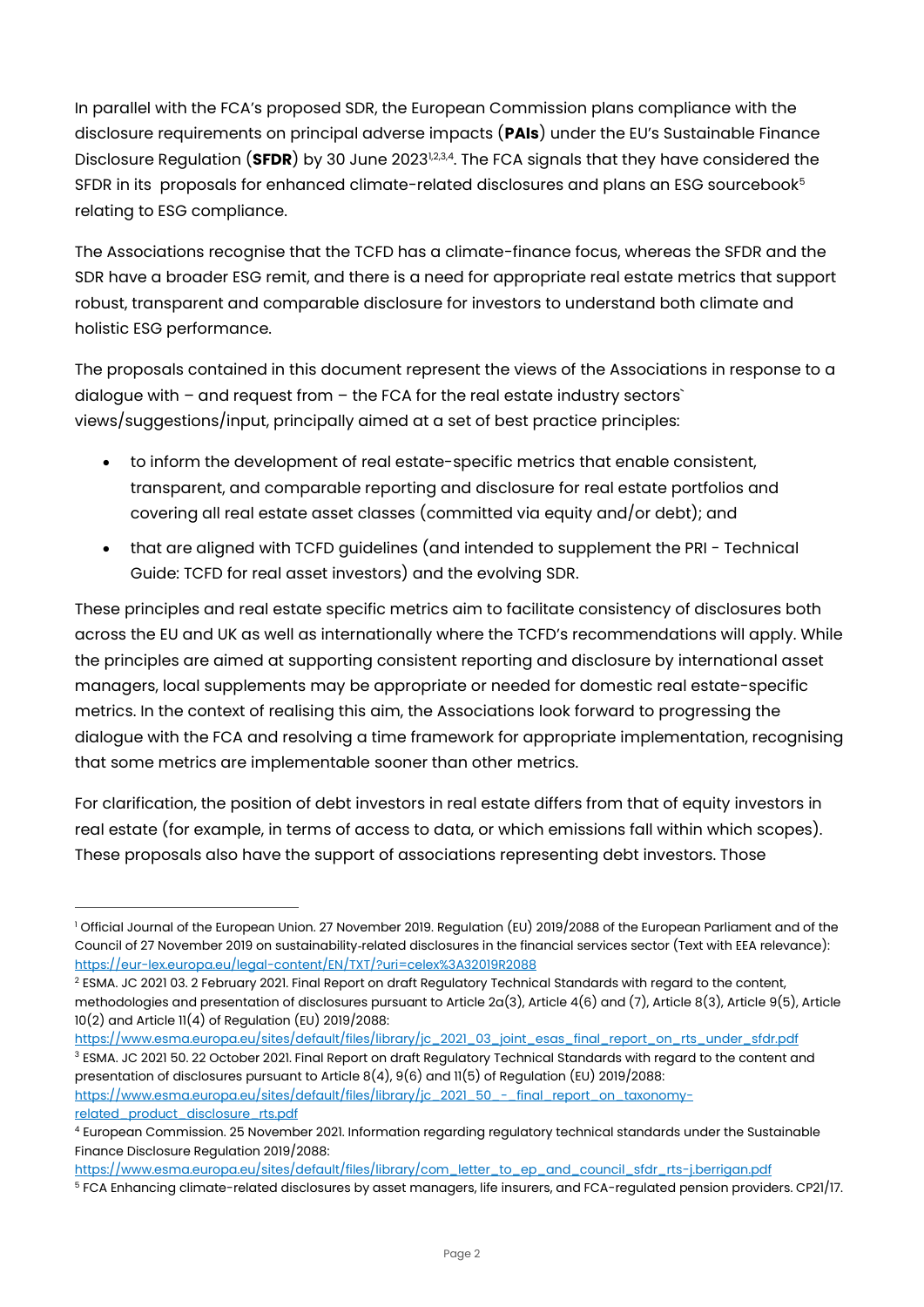associations would look to engage with the FCA to consider whether additional proposals would be appropriate to address the position of debt investors in real estate.

The principles have been shared across a range of real estate industry associations and so reflect cross-industry sector collaboration and input. The principles seek to progress end-to-end solutions to the question of appropriate real estate specific metrics. The Associations have focused on material issues applicable for real estate portfolios and the underlying assets, rather than at the entity level and, therefore, entity level governance and oversight disclosure requirements are not covered in this document. For proposals at entity level disclosure, the Associations suggest reviewing proposals alongside the INREV Governance Guidelines and Sustainability Best Practice $^{\rm 6.}$ 

These principles and suggested metrics have considered issues that are broadly applicable across all real estate asset classes such as climate resilience, mitigation and adaptation, energy and energy efficiency, carbon, water, waste, the circular economy, biodiversity, and social value. However, the Associations acknowledge that individual real estate portfolios and developments may have specific material risks and opportunities not addressed within these proposals and suggest such risks and opportunities should be subject to further disclosure obligations. It is also acknowledged that this is not an exhaustive list of ESG metrics for real estate disclosures. Additionally, it should be noted that the ability to report against these metrics will vary depending on the type of asset class (residential, industrial, office, retail, leisure and specialist asset types such as datacentres), development type (new construction versus retrofit) and debt versus equity real estate funds. Organisations will not be able to report on all of these metrics from day one nor are these proposed as a set of criteria for the four product labels. Therefore, the Associations envision an ongoing dialogue with the FCA on the most appropriate real estate metrics and thresholds for defining the product labels and that these will be aligned to common, external real estate benchmarks.

The Associations take the view that ESG metrics for real estate for SDR and TCFD disclosure and compliance should be freely available (meaning no fee or charge basis applying) for all industry stakeholders to enable consistency of disclosure.

As policy - alongside technological advances and industry ambitions for ESG performance – evolve, ESG metrics for real estate will need to be updated, and accordingly the FCA regulations from time to time revised to reflect the updates.

<sup>&</sup>lt;sup>6</sup> INREV. January 2022. Professional Standards: Governance: <u>https://www.inrev.org/guidelines/module/governance#inrev-</u> [guidelines.](https://www.inrev.org/guidelines/module/governance#inrev-guidelines) Sustainability[: https://www.inrev.org/guidelines/module/sustainability#inrev-guidelines.](https://www.inrev.org/guidelines/module/sustainability#inrev-guidelines) INREV will introduce a NEW stand-alone Sustainability module with more information on ESG integration on decision making processes and ESG disclosure (end of 2022 release).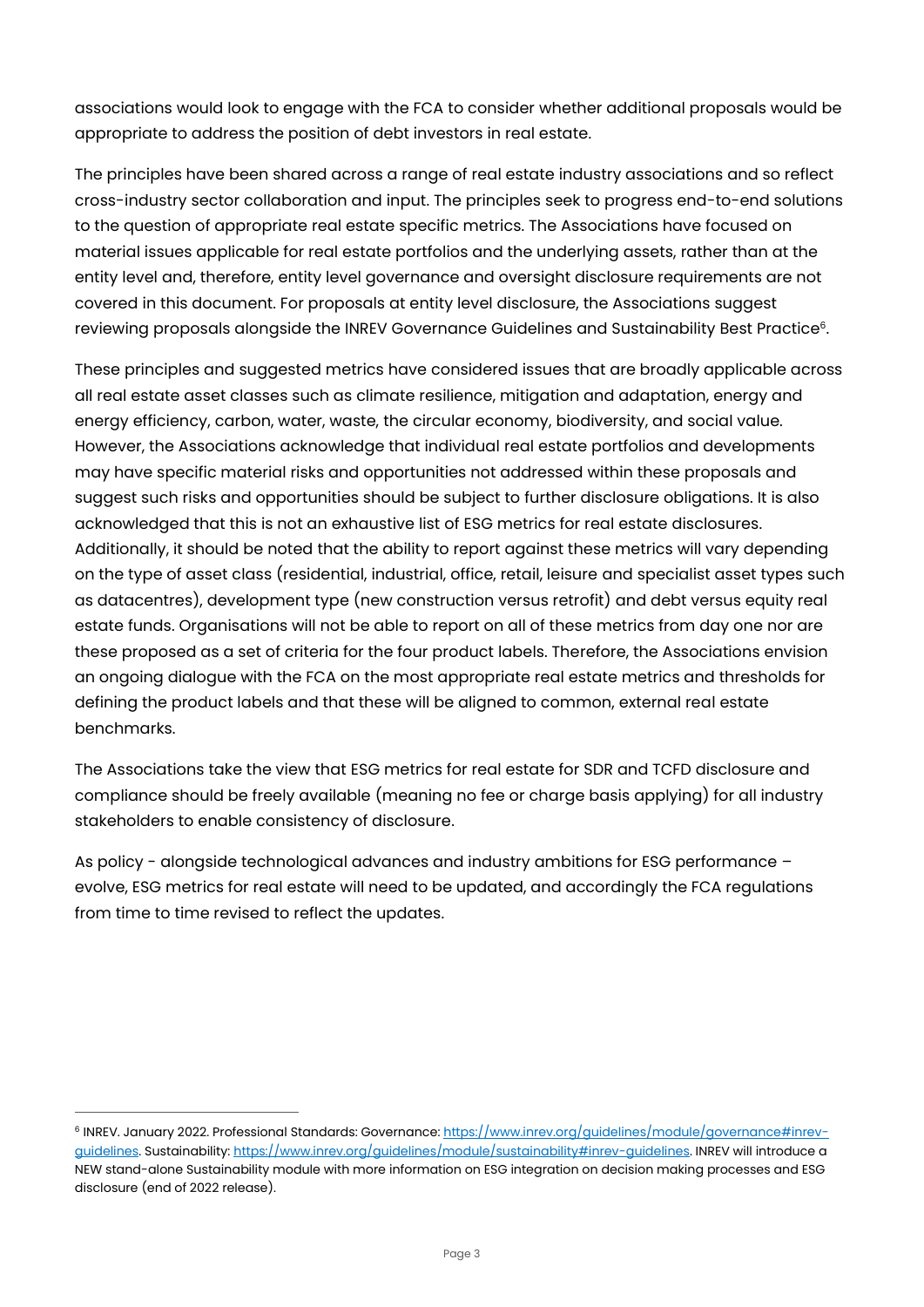### **PRINCIPLES**

Reporting principles are required to standardise the approach to reporting across a variety of parties. They should include:

- **Transparency**: All parties must be transparent in their approach to reporting and supply complete disclosure of all activities within the stated scope and boundary, the granularity of data reporting, and avoid reporting only on positive results. For context, disclosure should be accompanied by information on the limits of the environmental and/or social resources at the sector, local, regional, or global level.
- **Consistency and comparability**: All parties are encouraged to disclose a minimum set of ESG metrics for real estate applying standardised reporting methodologies, scope and reporting boundaries to support comparability across the market. Comparability needs to be between investment types and between real estate asset classes. It is envisaged that the minimum set of ESG disclosure metrics for real estate would be supplemented with other metrics, as appropriate, for investment portfolios and the different real estate asset classes.
- **Verification**: All parties are encouraged to verify data to an external standard using independent third party verification.
- **Detailed data notes: All parties must disclose emissions factors, estimation methodology,** scope and boundaries, and any limitations, such as use of benchmark/proxy data in the absence of actual portfolio/asset specific data. Details on any acquisitions, divestment, and/or policy changes and how they affect portfolio performance and trends over the reporting period shall be included $^{\textrm{\tiny{7}}}.$
- **Simplicity**: Some reporting metrics involve complex calculations. The aim should be to keep ESG metrics for real estate and data collection as simple as possible to ensure reporting is cost effective, feasible to collect and achieves optimal coverage.
- **Measurement over modelling**: Actual data is preferred over modelled or benchmark/proxy/estimated data. If it is not possible to collect and measure actual data, reasons for using alternative data and the methodology used must be disclosed and justified. This presents practical challenges in a landlord and occupier scenario. Legislative changes will be required to achieve this goal if this cannot be achieved by voluntary action.

For more information, the Associations recommend looking at the INREV Governance and Reporting Principles which set out overarching objectives and obligations and are built based on industry consultation.

The Associations request that these reporting principles will dovetail with standards to be adopted by the International Sustainability Standards Board (**ISSB**) 8 . As noted above, this is not an exhaustive list and that the ability to report these metrics varies depending on the type of asset class (residential, industrial, office, retail, leisure, datacentre, etc.), development type (new

<sup>7</sup> TCFD. Proposed Guidance on Climate-related Metrics, Targets and Transition Plans (October 2021)

<sup>8</sup> [https://www.ifrs.org/content/dam/ifrs/project/climate-related-disclosures/industry/issb-exposure-draft-2022-2-b36](https://www.ifrs.org/content/dam/ifrs/project/climate-related-disclosures/industry/issb-exposure-draft-2022-2-b36-real-estate.pdf) [real-estate.pdf](https://www.ifrs.org/content/dam/ifrs/project/climate-related-disclosures/industry/issb-exposure-draft-2022-2-b36-real-estate.pdf)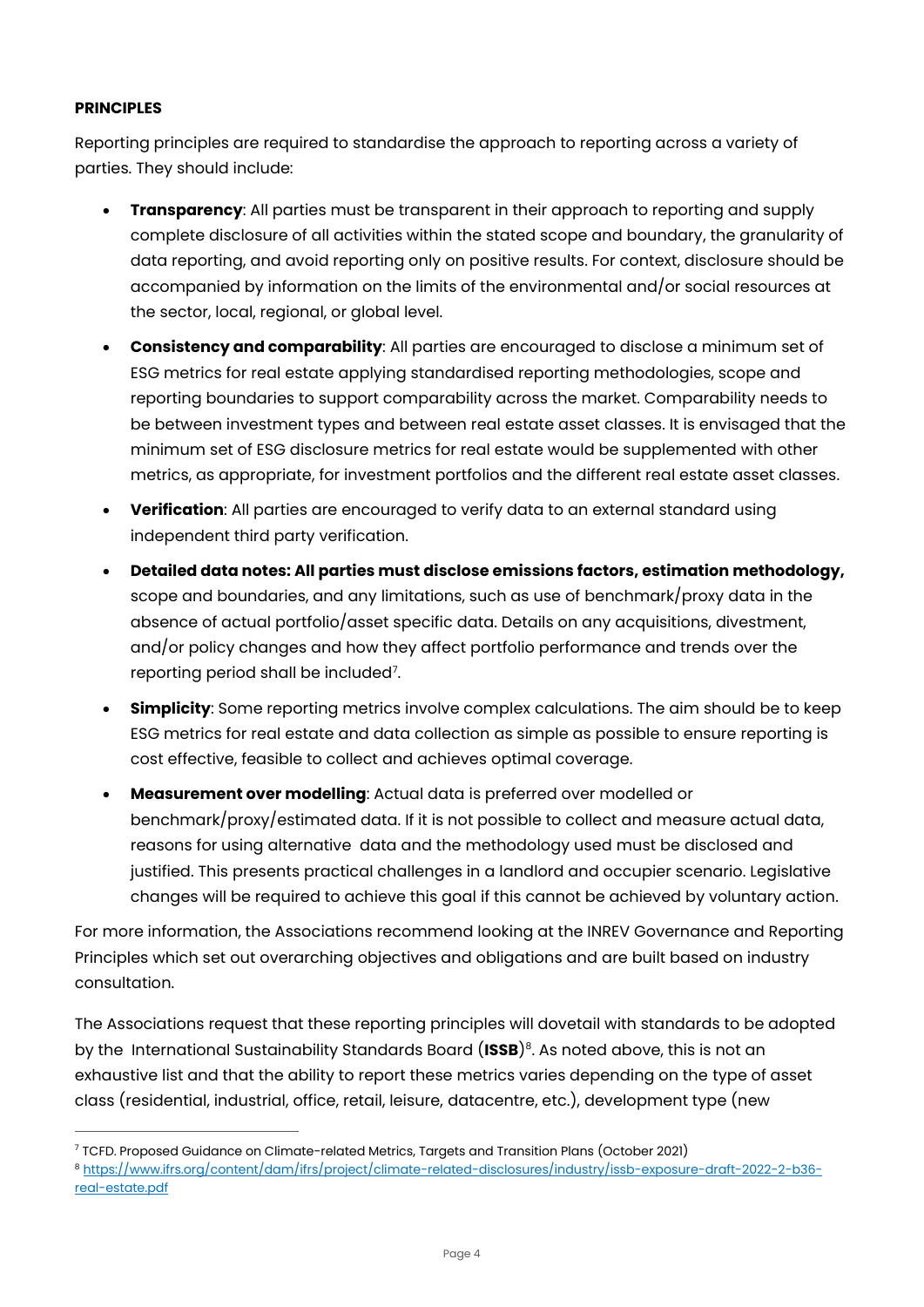construction versus retrofit) and debt versus equity real estate funds. The Associations have provided some indicative ESG metrics for real estate disclosures in the Appendix for consideration by the FCA.

## **LESSONS LEARNED FROM THE EU SFDR AND TAXONOMY**

It is widely recognised that there are differences in the calculation methodologies between the TCFD's recommendations and the SFDR, as well as inconsistencies with energy performance certificate (**EPC**) ratings in the UK and among EU member states.

For example, for carbon and GHG reporting, real estate adopts the Operational Control Boundary as described under the GHG Protocol, which includes whole buildings into the footprint rather than the amount of equity invested. This is standard practice for INREV and European Public Real Estate Association (**EPRA**) reporting, as well as the definition of reporting under Global Real Estate Sustainability Benchmark (**GRESB**) and is particularly complicated for residential buildings . This should include tenant emissions from the building, although this is optional under GRESB. The Associations request the FCA take this into consideration to ensure more complete and consistent disclosure, and advocate for tenant emissions to be included where feasible and appropriate.

# **WEIGHTED AVERAGE CARBON INTENSITY (WACI)**

The TCFD WACI metrics are not aligned with current approaches to reporting in real estate where revenue/rents are not considered within reporting; rents are quite variable and can fluctuate, although end investors often ask for this to be reported. The Associations also experience end investors requesting footprint intensity vs Assets Under Management. If real estate uses the TCFD WACI metrics this would represent a large change to reporting, without sufficiently describing ESG risks in an adequate way. It should also be noted that the WACI metric does not align with the metrics employed for building regulation compliance, regulation being a key transitory risk driving change.

The Associations recommend that real estate metrics for carbon intensity be normalised by floor area as this gives a more accurate picture of change for most asset classes than normalising by value<sup>9</sup>.

<span id="page-4-0"></span>In addition to facilitating firm-wide reporting, real estate teams may need to calculate WACI using rental income as a denominator for TCFD reporting.

The Associations suggest that investors should be able to compare real estate performance with that of other investment asset classes, and there should also be a consensus that enables real estate reporting metrics between different types of real estate investments.

<sup>&</sup>lt;sup>9</sup>As alternative normalisation metric to floor area, number of units can be added for asset types where floor areas are not routinely measured and recorded: for example, with residential sector.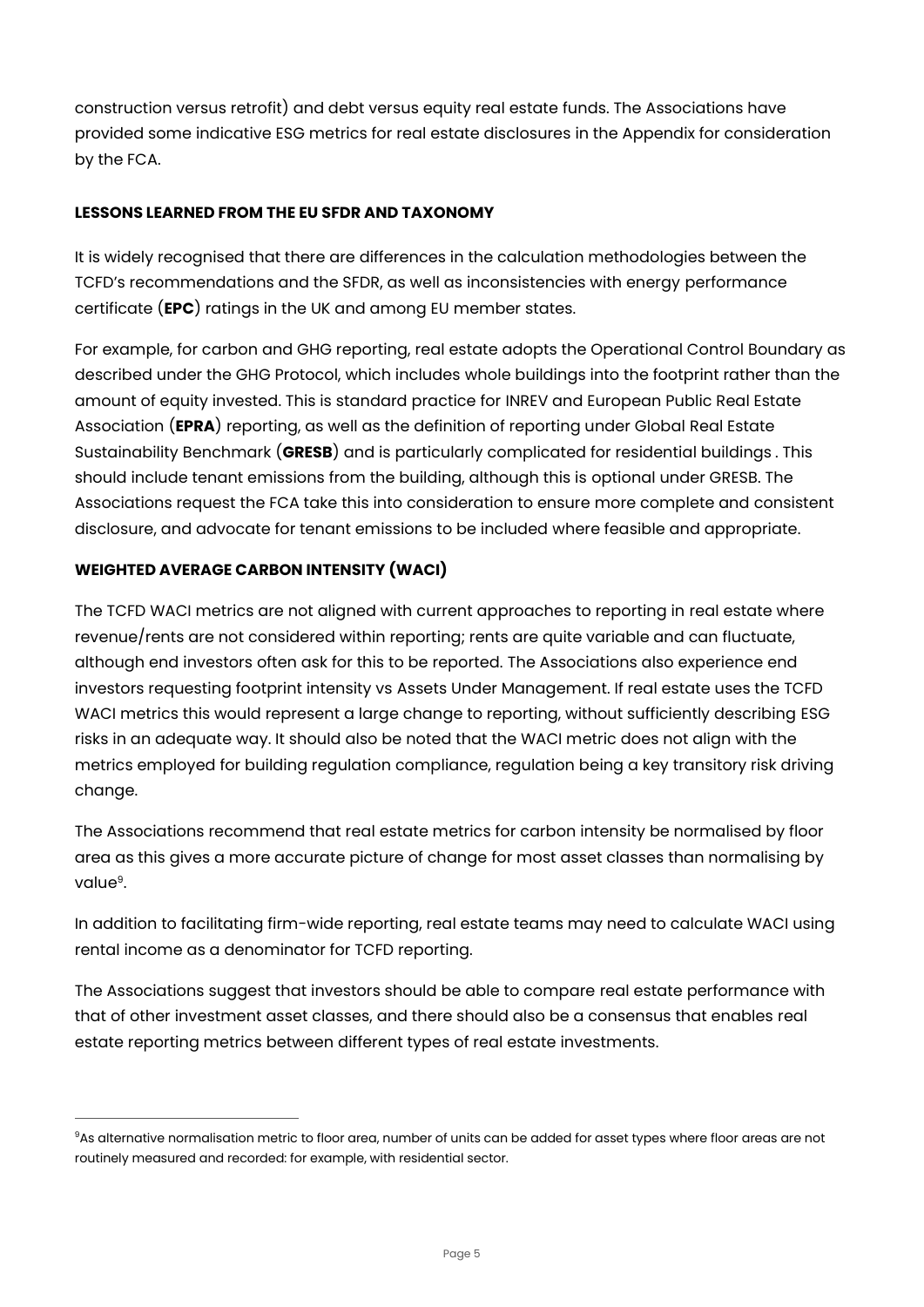#### **CARBON FOOTPRINT**

The floor area is typically used as a denominator when measuring the carbon footprint of a real estate asset and the Associations recommend that ESG metrics for real estate continue to be normalised by floor area (see footnote [9\)](#page-4-0). However, to enable aggregation or comparison with other investment sectors, carbon footprint intensity for real estate may also need to be measured by investment value for TCFD reporting.

### **ENERGY PERFORMANCE CERTIFICATES AND OPERATIONAL/IN-USE ENERGY RATINGS**

In the UK, EPCs are a theoretical measure of intended performance and are not considered a good benchmark of actual in-use real estate performance. The diversity of EPC categorisation across member states in the EU also creates disclosure challenges for pan-European investors. While there are some current efforts underway to modernise EPCs, which are to be welcomed, they are not currently an effective metric for comparative analysis beyond a very basic level. The real estate industry is advocating more reporting and disclosure of actual operational performance.

The Associations encourage the FCA and the TCFD to also adopt operational energy intensity metrics and ratings that benchmark against the typical practice, and test whether a building aligns with climate-related and net-zero carbon targets.

In countries where regulation of EPC ratings in both the commercial and residential rented sectors has a trajectory to improve ratings by 2030, this has proved a significant financial motivator for energy efficiency improvements within the wider real estate industry. Many organisations have integrated EPC improvements into their Transition Plans and monitor EPC ratings as a climaterelated metric. Coupled with operational energy ratings that drive building management and use improvements, we believe that EPCs have a role to play in real estate energy efficiency and should remain as part of a wider group of ESG performance metrics for real estate.

## **PRIMARY ENERGY DEMAND AND ENERGY USE INTENSITY**

Primary Energy Demand (**PED**) is a metric identified for real estate under the EU Taxonomy for Sustainable Activities (**EUT**) and PAI of the SFDR. Primary Energy metrics will be available for new construction and refurbished projects for both commercial and residential real estate in the UK and Europe.

However, many real estate sector organisations consider PED to be a complex metric to calculate. An additional, reporting real estate metric is Energy Use Intensity (**EUI**) (measured as kWh/m2/year (Gross Internal Area **GIA**)) that is more closely related to building energy use and efficiency.

The FCA should apply the EUI metric alongside the PED.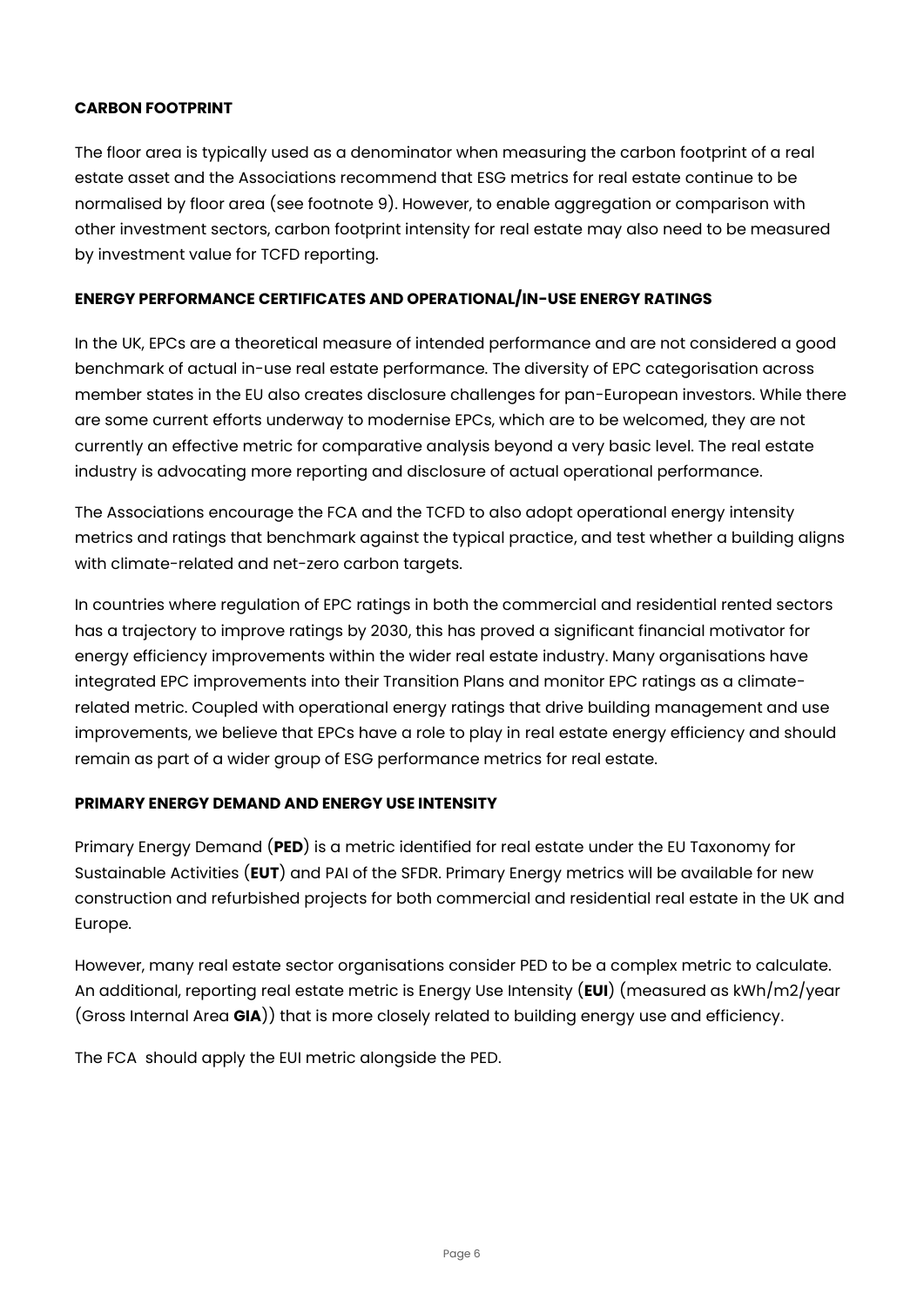## **PRODUCT LABELS**

Chapter 3 of FCA DP21/4 contains helpful statements about potential approaches to a sustainable product classification and labelling system. In DP21/4 paragraph 3.11, the FCA recognises *"that many UK firms are subject to SFDR in respect of their EU business and have already invested in systems and processes to classify products according to SFDR provisions"*.

However, the European Commission and European Securities and Markets Authority (**ESMA**) approach – based on their understanding of the SFDR legislation – is that SFDR is only a disclosure regime, and not a basis for classification for product labels. As already indicated in our dialogue with the FCA to date, this creates a mis-connect and the Associations' general preference is for an alternative approach to that indicated in DP21/4:

- paragraph 3.12: the FCA considers "it important to explore how products already classified under SFDR can map against the UK framework"; and
- paragraph 3:14: the FCA envisages an approach that involves mapping to SFDR.

The Associations request that the FCA reviews its suggestion on appropriate labelling as indicated in DP21/4 paragraphs 3.12 and 3.14 and alternatively considers an approach that:

- runs with plain, concise and easily understood product labelling statements, but which could be similar to the descriptions used in SFDR so as to assist UK firms who have established or are establishing processes to report under SFDR; and
- does **not** require *"considerations on how products that are already classified under the EU regime could map across to the UK classification system"*.

For instance in the context of the DP21/4 paragraph 3.12 categories, the FCA could consider and consult on product labels as suggested in bold below:

- Not (fully) meeting disclosure requirements to initially qualify as sustainable, although it could meet the requirements later – which equates to **"Not Currently Sustainable"**
- Sustainable 'Transitioning' which equates to **"Sustainable Transitioning"**
- Sustainable 'Aligned' which equates to **"Sustainable Aligned"**
- Sustainable 'Impact' which equates to **"Sustainable Impact"**

To assist, the Associations clarify - in terms of the distinction between "Sustainable Transitioning" and "Sustainable Impact" - that the investments/funds which have as their core intention an objective/aim of making an impact through transitioning assets to a more sustainable path should be included in the "Sustainable Impact" category. However, this "Sustainable Impact" category should not include existing new investment/funds that have a mix of sustainable and unsustainable assets which are improving as part of their investment processes but not as their core intention.

The Associations consider that the use of such labels alongside disclosure criteria will assist with transparency and help comparison between different products. Additionally, this will enable the recognition of the different attributes of assets, including the real estate asset class, and is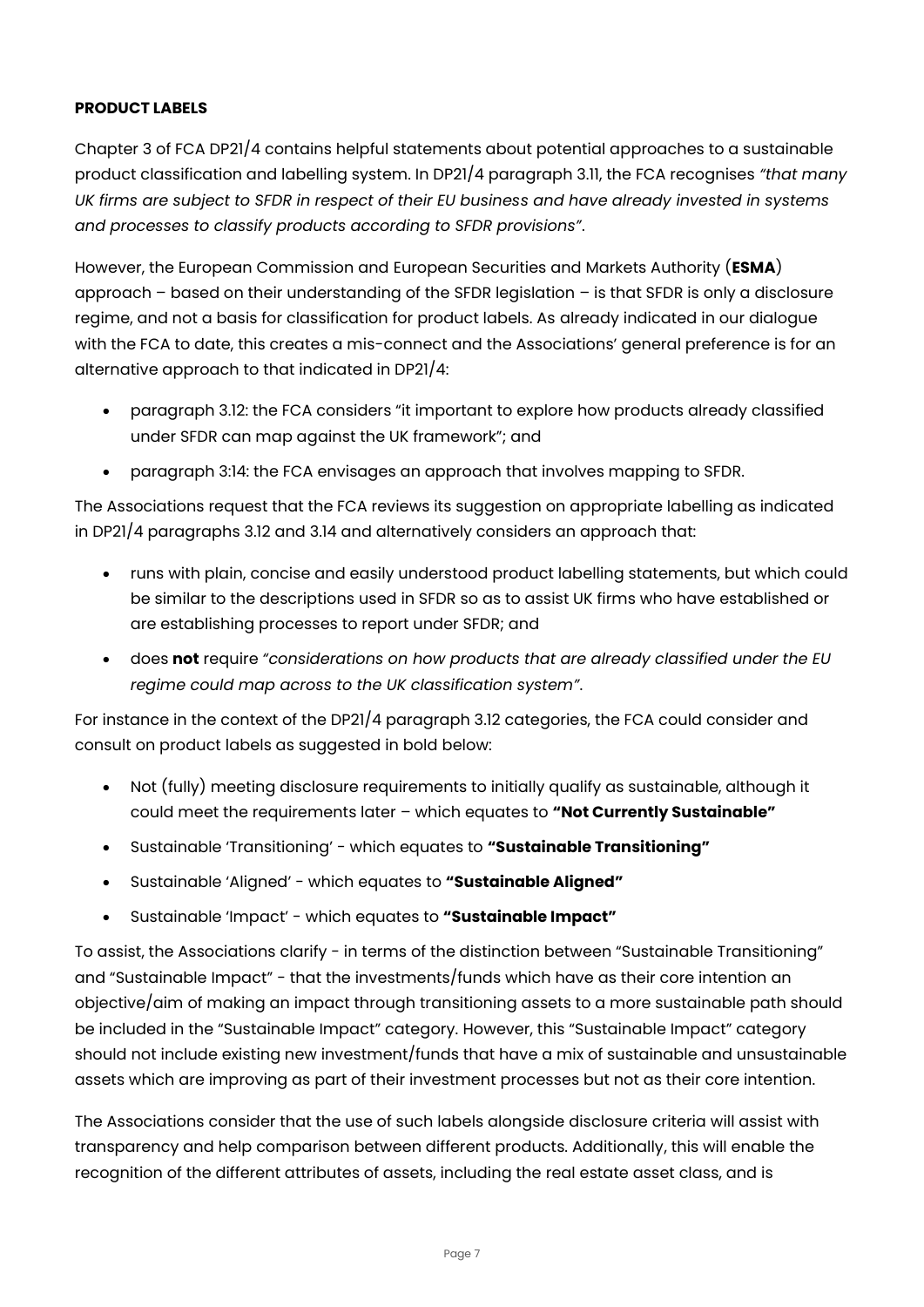particularly relevant for retail investors, at different stages of their life cycles. This will be useful, for example, for funds with stranded assets but which are transitioning to "green" and encourage such transition strategies.

The Associations are making proposals in this Submission that apply initially and as part of an ongoing dialogue with FCA. The proposed metrics are not intended as defining the criteria and thresholds for investments to fit into the different labelling categories. The Associations recommend that the criteria and thresholds be set so that there is a reasonable distribution of investments between labelling categories, in order to provide investors with useful information for decisionmaking purposes.

## **REPORTING CHALLENGES**

Data coverage, particularly tenant data collection, and quality are key challenges for the real estate sector. It is not always possible to collect the data required as there is no statutory requirement for residential tenants and commercial occupiers to provide energy and other utility data to the property owners. Although contractually in the terms of the leases under which the asset is held or by virtue of a Memorandum of Understanding, many occupiers will be required to share such data, this is generally only in newer leases (i.e., "green" leases) or occupational arrangements. There are significant data protection complexities for institutional residential landlords and operators in collecting energy data even where they can arrange access with the utility company and/or tenants/occupiers. This problem is going to be exacerbated with GHG Scope 3 requirements when data on indirect emissions will need to be collected such as tenant demise, embodied carbon across the life cycle and arguably associated transport emissions.

While technological advances and data management platforms are improving, and there is increasing landlord and occupier collaboration and data sharing, plus increasing application of "green" leases in the commercial sector, there are still considerable data gaps. Ultimately, it is very difficult for a landlord to evict an occupier for not sharing their energy data, despite what may be in the lease. Similarly, even when full reporting is possible in a residential context, there are limits to how much influence landlords can exert over tenants regarding energy use and intensity in their own homes vs the common areas. The ongoing energy crisis presents additional pressures in terms of fuel poverty risks and unfortunately the most energy efficient solutions are still usually the most expensive. The granularity of operational residential real estate is a particular challenge but the institutional and social housing sectors are investing heavily in community engagement programmes as well as retrofitting and new technologies.

Actual data is preferred over modelled or benchmark/proxy data. This presents practical challenges in a landlord-tenant and occupier scenario and raises policy issues on appropriate voluntary or mandatory disclosures. Changes to government regulation will be required to achieve this goal.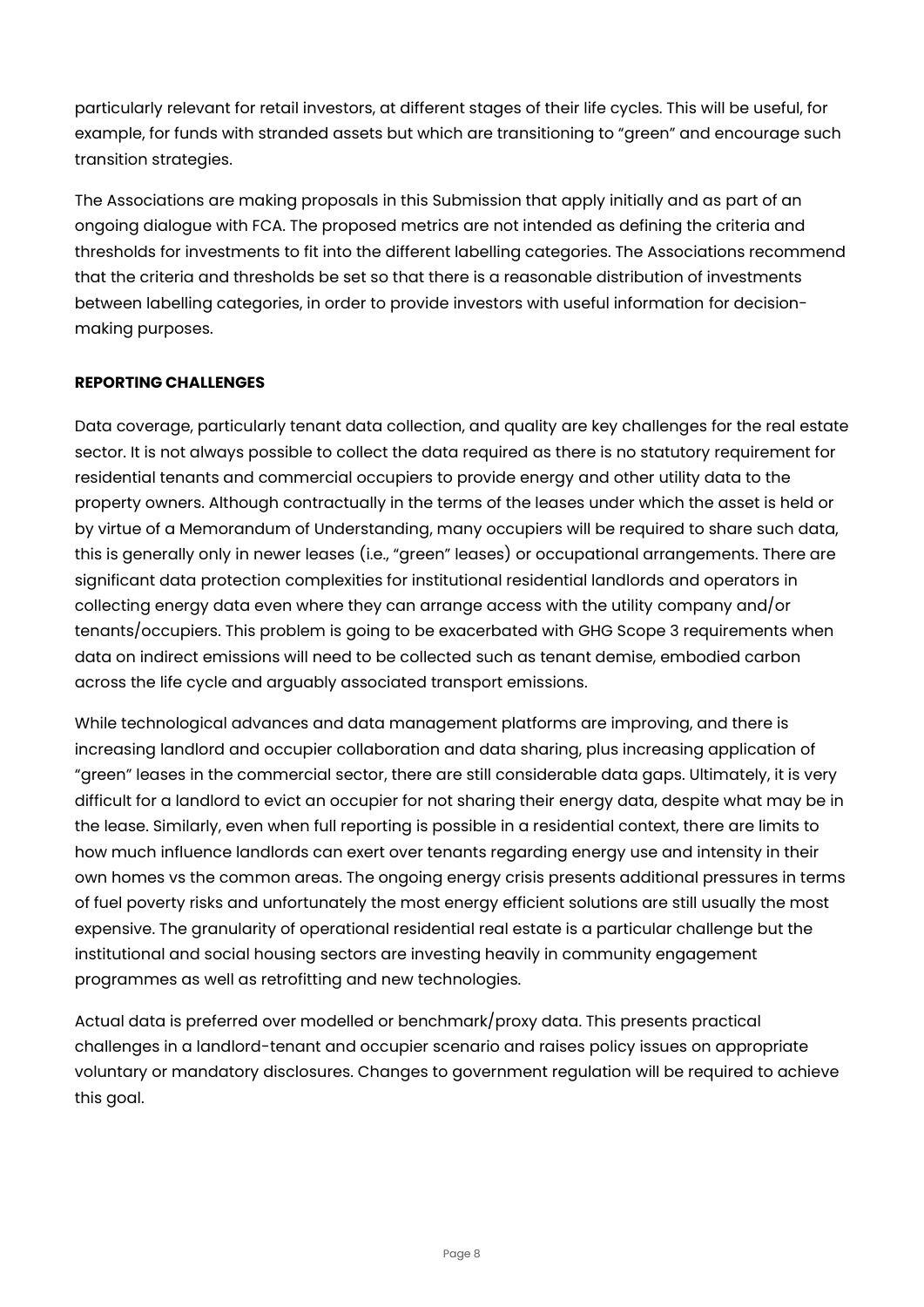#### **ESG BEYOND THE 'E'**

Decarbonising the real estate sector is critical, particularly in order to achieve the UK government's legislated target to achieve net zero by 2050. A vast majority of the real estate metrics, benchmarks and analysis focuses on carbon, GHG and energy use reporting but it is important to acknowledge that a huge amount of work and activity is underway across the sector beyond the 'E' of ESG.

Good governance is obviously a vital component of all responsible and effective organisations that represent the Associations' varied membership but through an ESG lens many are undertaking specific additional governance measures, in particular to advance D,E&I (Diversity, Equality and Inclusion) across the industry.

Similarly, many real estate organisations are undertaking detailed analysis around measuring, evidencing and reporting both social impact and social value – the 'S' in ESG. Firms investing at scale and over longer time frames, particularly in regeneration or mixed-use developments, identify these priorities as equally important to monitor and measure as those of environmental performance. While an agreed set of metrics for social impact in real estate is some way off, the government-funded Place-Based-Impact-Investing Project (**PBII**) recently published valuable research on scaling up institutional investment at scale and suggested equity impact frameworks. We would encourage the FCA to keep in mind the importance of addressing all aspects of ESG across real estate beyond the "E"<sup>10</sup>.

#### **CONCLUSION**

The Associations welcome further engagement with the FCA, TCFD Secretariat, ISSB to expand upon and discuss the contents of our proposals.

They are grateful for the opportunity to be involved at this stage of policy development to deliver a workable outcome for the real estate sector.

<sup>&</sup>lt;sup>10</sup> The Place-Based Impact Investing (PBII) Project was founded by [The Good Economy,](https://thegoodeconomy.co.uk/) the Impact Investing [Institute](https://www.impactinvest.org.uk/) and [Pensions for Purpose](https://www.pensionsforpurpose.com/) to explore how to scale-up institutional investment into opportunities that enhance local economic resilience, sustainable development and the Levelling Up agenda. A White Paper published in May 2021 sets this out in more detail[: Place-based-Impact-Investing-White-Paper-May-2021-single-page.pdf](https://thegoodeconomy.co.uk/resources/reports/Place-based-Impact-Investing-White-Paper-May-2021-single-page.pdf) (thegoodeconomy.co.uk)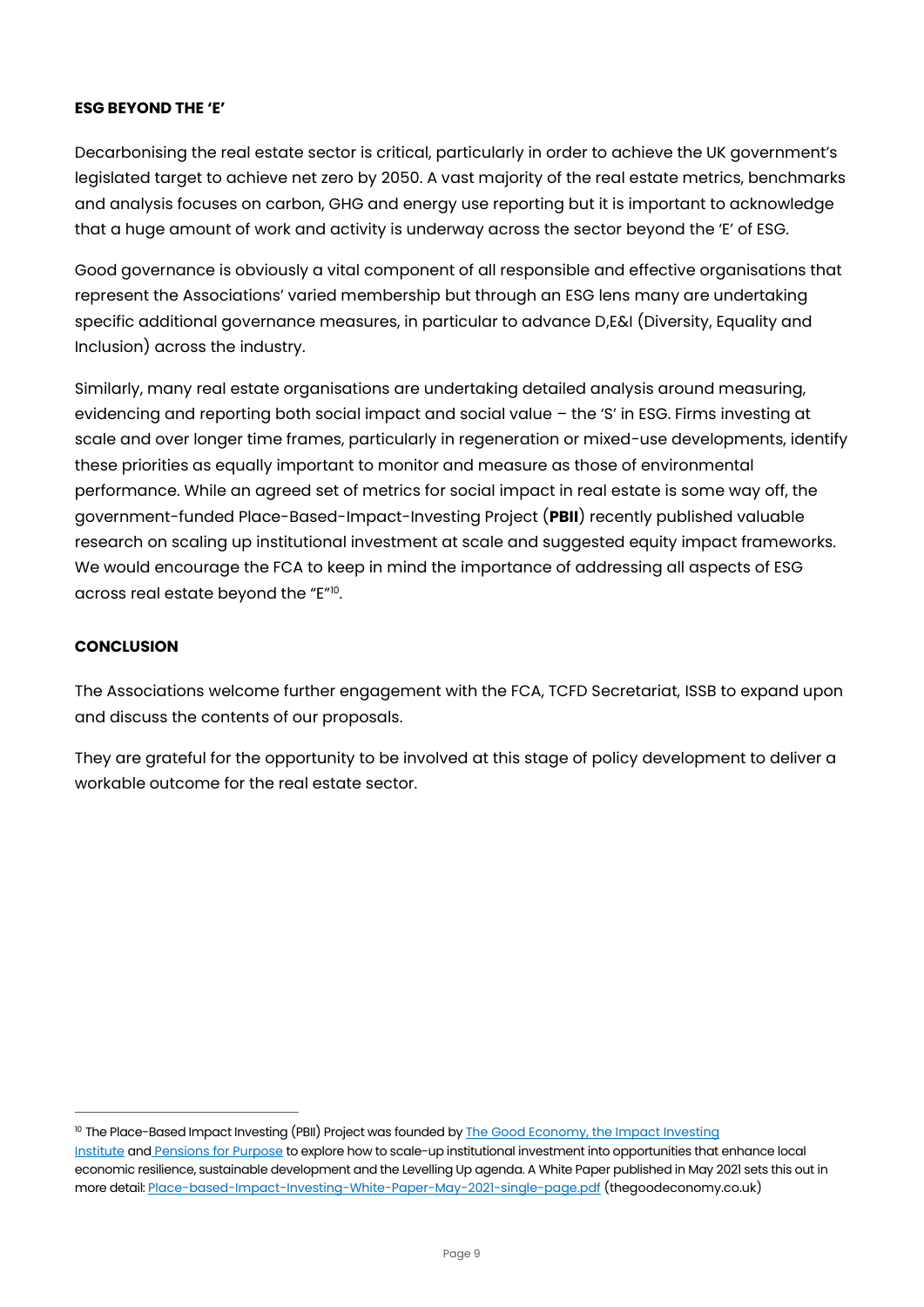#### **WORKING GROUP MEMBERS**

Aleksandra (Sasha) Njagulj – DWS: INREV ESG Committee Member Alex Notay – PFP Capital: Chair, BPF ESG/Residential Working Group, AREF ESG & Impact Investing Committee Member Bahar Yay Celik – INREV Helen Newman – CBRE: ULI UK Sustainability Product Council Vice Chair; Cambridge University Land Society ESG Committee Member, CIBSE Knowledge Panel Member Jens Hirsch - Building Minds: DGNB German Sustainable Building Council Member Lora Brill – OrchardStreet: IPF ESG Committee Member Melville Rodrigues – Apex Group: AREF Public Policy Committee Member Oliver Light - Carbon intelligence: AREF ESG & Impact Investing Committee Member

#### **ACKNOWLEDGEMENTS**

The Associations would like to acknowledge the support provided by the Working Group Members in drafting and settling these proposals. These proposals would not have been possible without their support.

#### **DISCLAIMERS**

This document is for information purposes only. The information is believed to be correct, but cannot be guaranteed, and the opinions expressed constitute the views of the Working Group Members in a personal capacity as of this date but are subject to change. The views do not necessarily represent the views of their organisations i.e. named above in relation to relevant Working Group Members.

Reliance should not be placed on the information and opinions set out in the document for the purposes of any particular transaction or advice.

The Associations and the Working Group Members do not accept liability arising from any use of this document.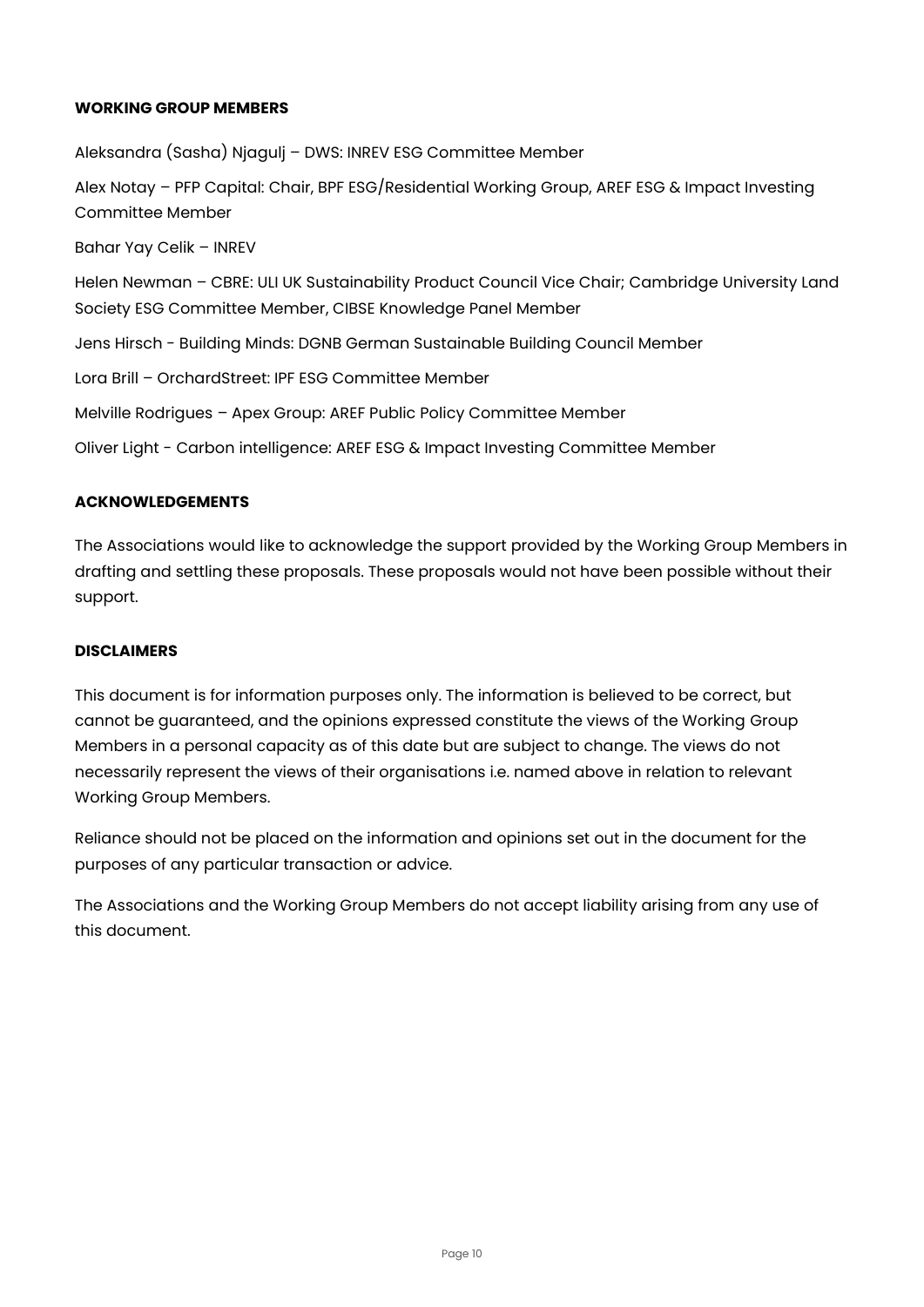## **APPENDIX**

As noted above, the Associations have focused on material issues applicable for real estate investment portfolios and the underlying assets, rather than at the entity level and therefore, entity level carbon emissions associated with activities such as business travel are not included below. Governance and oversight disclosure requirements are also not covered here.

### **ENVIRONMENTAL AND SOCIAL REAL ESTATE METRICS**

The aim of these principles is to achieve consistency, comparability and a holistic ESG view – applying decision-useful, robust, transparent, quantifiable, measurable, objective, trackable, and verifiable thresholds and criteria applicable to real estate and aligned to TCFD, SDR, SFDR reporting and disclosure requirements on climate and sustainability and evidence suitability.

## **Greenhouse gas (GHG) Scope 1-3 emissions**

The scope 1-3 indicator proposed is aligned with real estate reporting. The existing tools and processes being adopted by real estate firms describe risks clearly and have processes already reporting to them. So, we would recommend aligning the ESG metrics for real estate disclosures with these. In particular:

- 1. Using calculations based on open-source tools such as the Carbon Risk in Real Estate Monitor (**CRREM**) spreadsheet to communicate intensities. Emissions intensities should be reported in Gross Internal Area (**GIA**).
- 2. In a context of assessing potential values at risk due to poor carbon performance, asset level comparisons should be based on location-based emissions.
- 3. Maintaining the operational control boundary and making clear the different boundaries within reporting if equities and real estate are reported in a unified way.

Operational GHG reporting should include Scope 3 (in terms of tenant-controlled energy consumption) and sum to the Total Operational Carbon Emissions. Without Scope 3 tenant emissions, the footprint is not an accurate assessment of risk.

Real estate investment portfolios should be developing Scope 3 reporting of embodied carbon. . Several metrics that may be appropriate in light of relevant circumstances, include:

- Purchased goods and services typically undertaken by mechanical and engineering and property management services (good practice is to undertake a life cycle assessment (**LCA**) on the product, process, or service);
- New construction, major refurbishment, and fit-out work through an LCA assessment and aligned with industry benchmarks;
- Tenant energy consumption most tenant consumption data is still estimated by landlords, despite green lease arrangements requiring tenants to share consumption information and the availability of smart data acquisition solutions in the market, it is frequently difficult to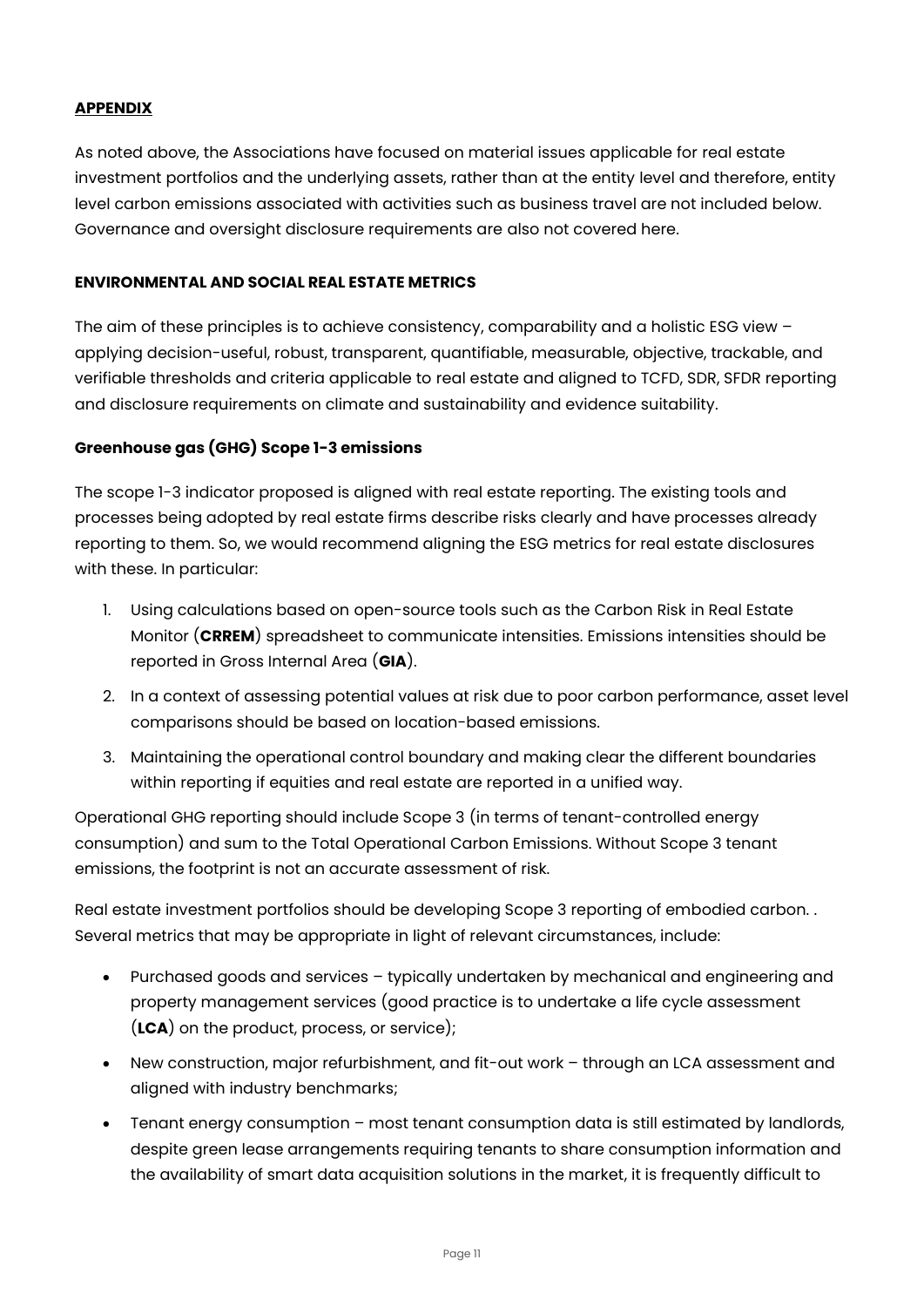obtain actual tenant energy data. A regulatory requirement for tenants to authorise utilities to share consumption data with landlords would significantly aid the disclosure of carbon real estate risks to investors;

- Water, waste, and refrigerant (fugitive emissions) related emissions and associated emissions factors (including Scope 1 – Landlord; and Scope 3 – tenant emissions) – calculated from a combination of utility consumption data and benchmark modelling regarding GHG emissions:
	- $\circ$  Report portfolio absolute Scope 1, 2 and 3 emissions (kg CO2-e/yr) and carbon intensity (kg CO2-e/sqm/yr)
	- o Refer also to UK- Green Building Council (**UKGBC**) guidance on Scope 3 reporting in commercial real estate (Several metrics that may be relevant to Scope 3 emissions include Whole Life Carbon and embodied carbon, waste, water, and refrigerants (fugitive emissions) etc).

## **Whole Life and Embodied Carbon**

As noted above, embodied carbon of real estate falls under Scope 3. Evaluation and reporting of whole life cycle impacts of real estate, including upfront embodied, operational, and end of life impacts should be the norm across the real estate sector. The EU Taxonomy also signals that embodied carbon will be integrated into the taxonomy criteria for the activity 'Construction of new buildings' as an additional threshold to be met by 2025.

The Associations encourage that new construction and major refurbishment projects within a fund/portfolio report the 'upfront' embodied carbon (Stages A1-A5 Cradle to Practical Completion) in line with the RICS Professional Statement 'Whole life carbon assessment for the built environment and International Construction Measurement Standards V2, and BS EN 15978:2011.

Embodied carbon reporting associated with the property maintenance, landlord and Cat B tenant fit-outs, and deconstruction works is not currently standard practice but should be a goal for ESG metric for real estate disclosure in the medium-term (2025 or later).

## **Whole Life Carbon metrics**

Evaluation and reporting of whole life cycle impacts of real estate, including upfront embodied, operational, and end of life impacts.

- Report the % of developments/major refurbishment projects and the area (e.g. sqm or sq ft) that have undertaken a Whole Life Carbon assessment in line with the RICS Professional Statement 'Whole life carbon assessment for the built environment and International Construction Measurement Standards V2, and BS EN 15978:2011.
- Report the % of developments/major refurbishment projects and the area (e.g. sqm or sq ft) with embodied carbon being estimated using benchmarks such as CIBSE.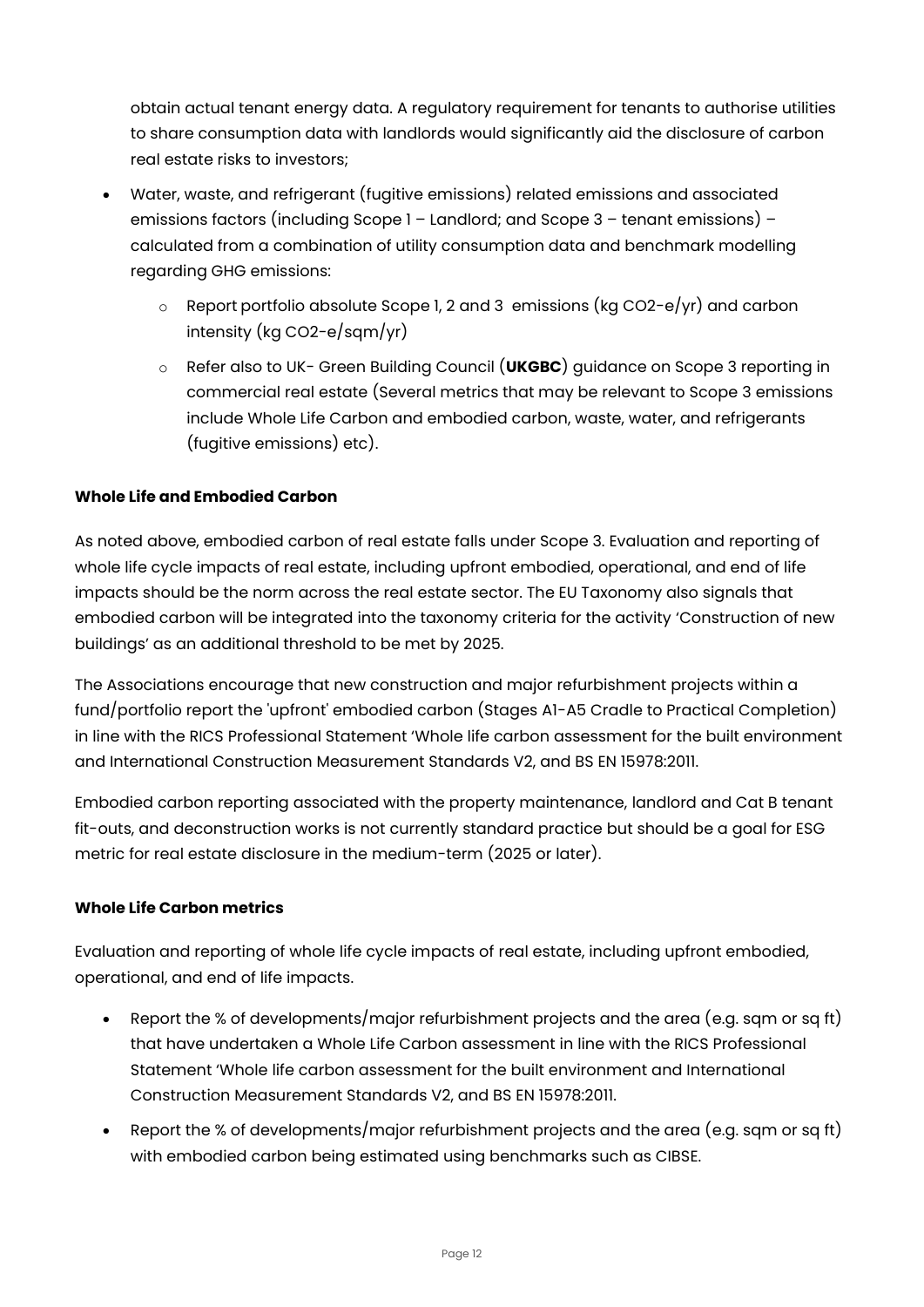• For the proportion of assets in a portfolio with calculated embodied carbon, report the 'upfront' embodied carbon (Stages A1-A5 Cradle to Practical Completion) in kgCO2e/m2 GIA and aligned with industry benchmarks.

# **Energy**

The Associations recommend that ESG metrics for real estate for energy be normalised by floor area as this gives a more accurate picture of change than normalising by value. Organisations may also choose to normalise by value in order to support their stakeholders in aggregating reporting across multiple investment types. They also recommend including a submetric of "percentage that is estimated" for energy metrics. This is in line with multiple existing sustainability reporting standards' approach to energy and carbon including INREV, GRESB and the Carbon Emissions Template produced by the Association of British Insurers, the Investment Association, and the Pensions and Lifetime Savings Association. Taking into account the Better Building Partnership's Climate Commitment guidance and the UK Green Building Council's net zero carbon hierarchy, they recommend that the primary energy metrics should be for whole building operational energy consumption (occupier and landlord) to drive improvements in energy efficiency and that this should be reported for all assets under management.

The Associations recommend the use of the following primary metrics for energy for real estate disclosures:

## **Primary metrics**

- **Whole building operational energy consumption** (KWh/yr) and percentage of consumption that is estimated (%)
- **Whole building operational energy intensity** (GWh/m2/yr) and percentage of energy consumption that is estimated (%)
- **Landlord operational energy consumption** (GWh/yr) and percentage of consumption that is estimated (%)
- **Occupier operational energy consumption** (GWh/yr) and percentage of consumption that is estimated (%)

## **Secondary metrics**

Secondary metrics should be optional rather than mandatory. Secondary energy metrics that organisations should consider reporting for real estate support the goals of domestic energy policy that aims to eliminate fossil fuels from heating, and the net zero carbon hierarchy goal for buildings to maximise on-site renewables and renewable energy procurement. These secondary energy metrics could include, but are not limited to, the following: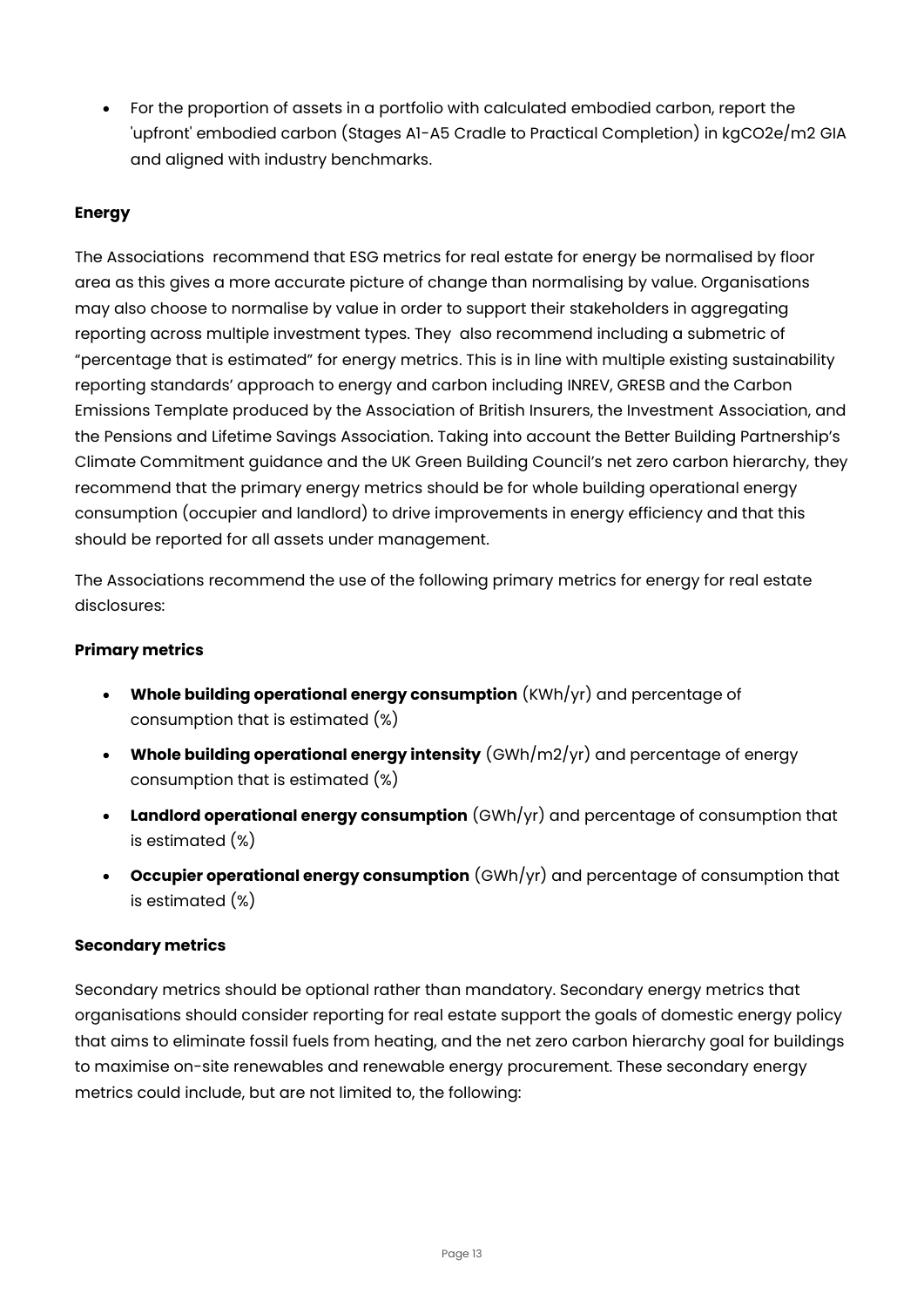## **Secondary energy metrics**

- **Assets under management with an Energy Performance Certificate rating of B or above** by floor area (% of floor area)
- **Assets under management that do not use fossil fuels as their main heat supply**, reported as a percentage of floor area (% of floor area). This can be extrapolated from Energy Performance Certificates' "Main heating fuel" field.
- **Generation of on-site renewable energy** (kWh/annum)
- **Renewable energy procured** (kWh/annum) There are a variety of views on what constitutes renewable energy procurement. It is suggested that portfolios report the proportion of landlord controlled renewable energy that is backed by Guarantees of Origins (**GoOs**) (EU) or Renewable Energy Guarantees of Origin (**REGO**) (UK), as the minimum standard. It may also be of value to break this down into further detail in terms of sleeved or non-sleeved Power Purchase Agreements, bundled REGOs, etc.

#### **Climate Resilience**

Climate resilience is a material risk for real estate. Many of the metrics detailed hereafter align with the TCFD guidance as defined by "Task Force on Climate-related Financial Disclosures Guidance on [Metrics, Targets, and Transition Plans](https://www.fsb-tcfd.org/publications/)", published October 2021.

ESG metrics for real estate disclosures to be considered include:

- **Transition risk metrics: Transition Plans:** Transition risk exposure is a material risk and opportunity identifying the potential for real estate assets to adapt in support of a low carbon economy, and a key component of TCFD guidance.
	- o **Disclose scenarios and inputs** e.g. parameters, timelines, real estate-specific metrics, and methodologies $\mathbb{I}$
	- o **Assets under management**:
		- Report both the % of underlying assets<sup>12</sup> and the area (e.g. sqm or sq ft) of properties that have **a science-based, 1.5C aligned Transition Plan** undertaken and aligned with TCFD guidance for real estate<sup>13</sup> and the metrics outlined below for physical and transition risks. In addition to flood and overheating risks, the Transition Plans should address a range of acute and chronic physical risks and have clear mitigation strategies.

Tools/resource include (but not limited to): Carbone 4 Climate Risk Impact Screening; 427 Physical Climate Risk Application; GRESB/Munich Real Estate

<sup>11</sup> TCFD. Proposed Guidance on Climate-related Metrics, Targets and Transition Plans (October 2021)

 $12$  'Underlying assets' refers to all the RE properties/assets held within the reporting portfolio.

<sup>&</sup>lt;sup>13</sup> Principles for Responsible Investment (PRI). Technical Guide: TCFD For Real Assets Investors. Available from: <https://www.unpri.org/download?ac=13337>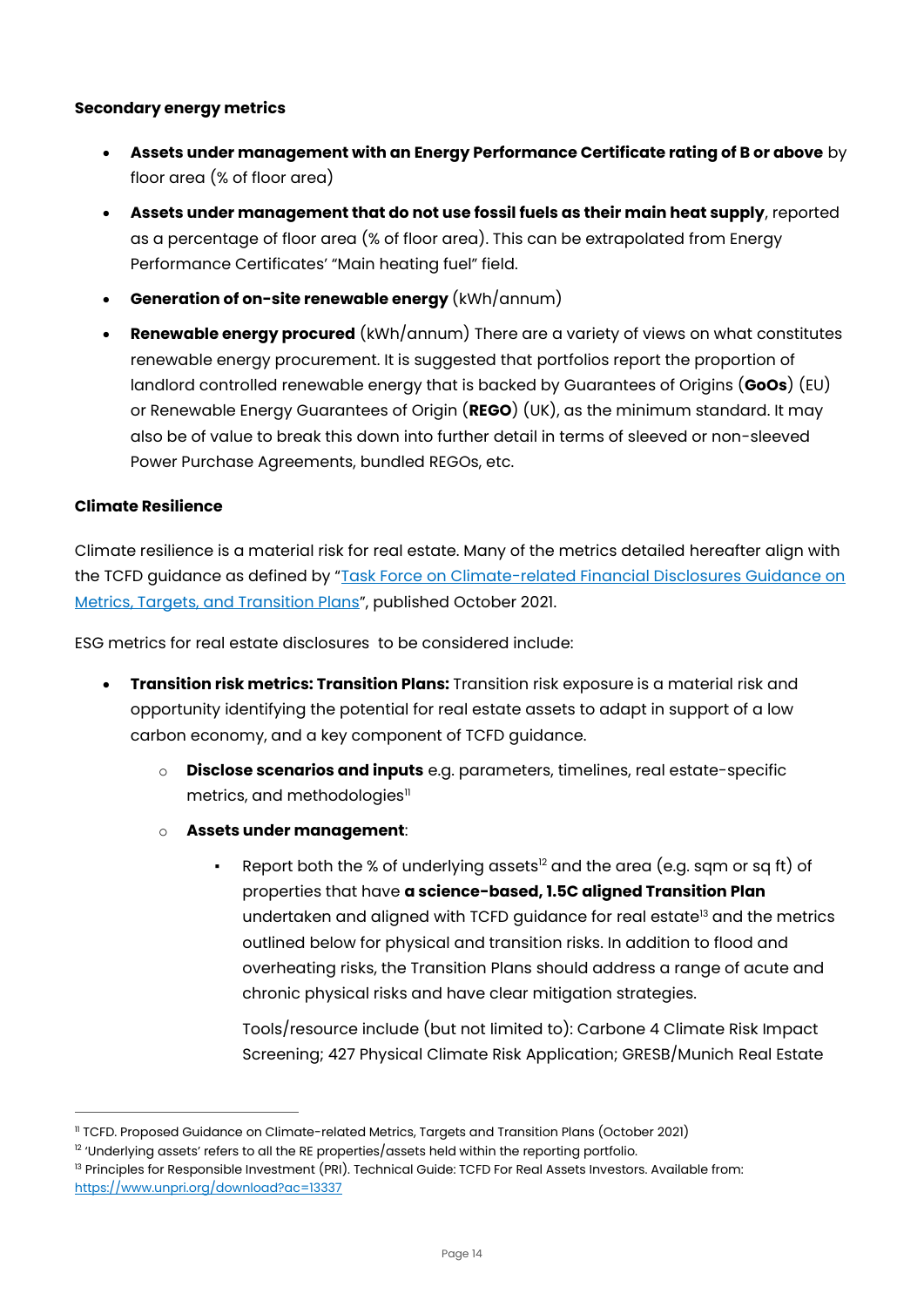Climate Risk Platform, ClimateWise/CISL Physical Risk Framework; and Swiss RE Climate Risk Score Framework.

- **Transitional risk analysis:** report % of underlying assets and the area (e.g. sqm or sq ft) of properties that have been analysed using analysis such as CRREM. Separately report the % of underlying assets and the area (e.g. sqm or sq ft) of properties that are at risk of stranding, and the proportion and area that have asset level improvement plans/strategies aligned with the 1.5C target.
- o **Acquisition**: Organisational policy requirement that physical climate risk and the use of risk assessment models such as CRREM analysis - should be undertaken as part of the due diligence process.
- o **New construction**: new construction should report on its alignment to the World GBC and local equivalent e.g. UKGBC definition of Net Zero targets.
- **Physical climate risk metrics:** report the % of underlying assets that has been subject to a:
	- o Physical climate risk assessment
	- o Climate adaptation and transition plan with supporting evidence.

## **Circular Economy**

Waste and use of raw materials are material ESG risks, and the EU Taxonomy includes Circular Economy (**CE**) objectives, although the criteria is currently focussed on waste. It should be noted that GRESB currently focuses on operational waste and does not request construction and demolition waste or CE in construction reporting. However, CE objectives should be broader than simply waste metrics, and should include information on the use of sustainable materials and embodied carbon; recycling, reuse, and repurposing of existing materials and components within a retrofit or construction project.

The real estate sector is increasingly developing CE strategies for properties and developments, and leading organisations are developing inventories of a property's construction materials to enable the future proliferation of Buildings As Material Banks (**BAMB**).

The Associations encourage the consideration of broader CE metrics for real estate to be adopted in portfolio reporting and disclosure for both standing assets and development projects, including retrofit.

## **Biodiversity**

With work on the Taskforce on Nature-Related Financial Disclosures (**TNFD**) framework, it is appropriate that a holistic goal for ESG disclosure will incorporate biodiversity disclosure metrics for real estate. The FCA should engage with TNFD in due course.